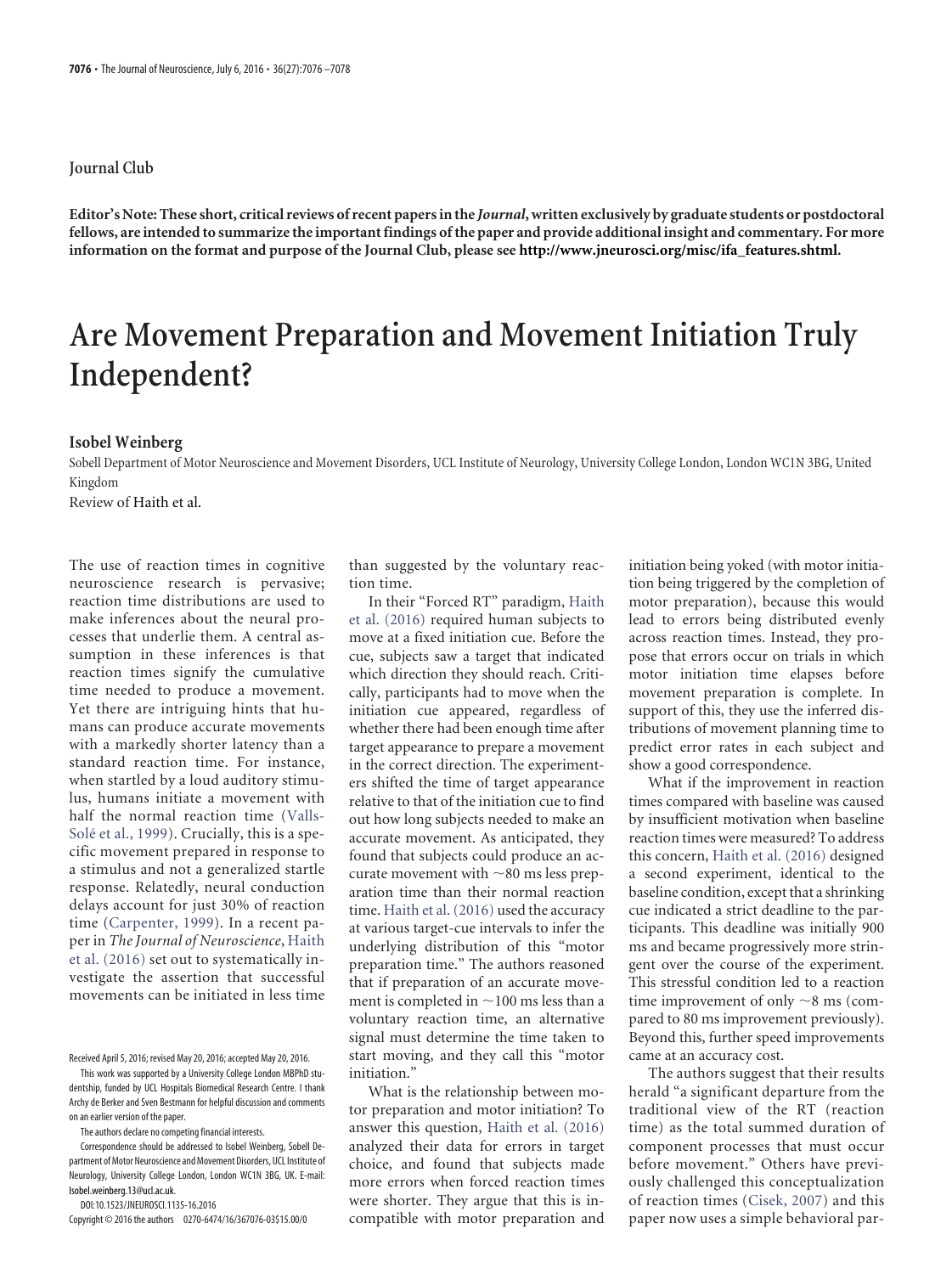## **A** Urgency-gating model (Cisek et al, 2009):



### **B** Motor initiation model (Haith et al, 2016):



<span id="page-1-0"></span>Figure 1. In the urgency-gating model, reaction time is a function of a rising urgency signal and low-pass filtered sensory evidence [*A*; adapted with permission from [Cisek et al. \(2009\)\]](#page-2-7). By contrast, in [Haith et al.'s \(2016\)](#page-2-2) paper, reaction time is determined solely by the time taken for motor initiation (B).

adigm [\(Ghez et al., 1997;](#page-2-4) [Stanford et al.,](#page-2-5) [2010\)](#page-2-5) to isolate the timing of underlying processes. The paradigm allows one to divorce movement preparation time from reaction time. This opens up the possibility of investigating factors that modulate movement preparation time behaviorally. For instance, a follow-up experiment might ask whether movement preparation time increases with increasing complexity of the planned movement.

In [Haith et al.'s \(2016\)](#page-2-2) interpretation, motor initiation time determines reaction times. This is a departure from widely accepted models in which the time taken for the decision about where to move is the critical determinant of reaction times [\(Gold and Shadlen, 2007\)](#page-2-6). A recent challenger to these established models is Cisek's urgency-gating model [\(Cisek et](#page-2-7) [al., 2009\)](#page-2-7), to which [Haith et al.'s \(2016\)](#page-2-2)

interpretation has compelling parallels. In the urgency-gating model, a growing "urgency" signal drives the rise to threshold behavior characteristically seen in parietal and frontal neuronal responses during a decision (eg, [Roitman and Shadlen,](#page-2-8) [2002\)](#page-2-8). Thus, the mounting neuronal activity is driven not by temporal integration of sensory evidence, as is widely accepted, but by a steadily rising urgency signal that is combined with a momentary estimate of sensory information. While the urgency-gating model was formulated to explain single-neuron responses, and so is different in scope from [Haith et al.'s](#page-2-2) [\(2016\)](#page-2-2) data, both share the key feature that the signal that determines reaction times represents intention to move independently of movement planning itself. Evidence for Cisek's model has to date come from modeling reaction time distributions and neuronal recordings [\(Cisek et](#page-2-7) [al., 2009;](#page-2-7) [Thura and Cisek, 2014\)](#page-2-9). By attempting to dissociate an urgency/initiation signal behaviorally, [Haith et al.'s](#page-2-2) [\(2016\)](#page-2-2) paper provides evidence from a different angle.

The theoretical appeal of dissociating action initiation from decision/action preparation is that it offers a mechanism for self-timed movements [\(Brass and](#page-2-10) [Haggard, 2008\)](#page-2-10). Although cognitive neuroscience discussions often focus on modeling the process of responding to a laboratory stimulus, the inclusion of a mechanism for determining timing, as well as response, bring us closer to a naturalistic model is which movements are self-timed as well as self-chosen. Indeed, as [Cisek et al. \(2009\)](#page-2-7) points out, there is evidence for this viewpoint in macaque parietal neuronal recordings from [Roit](#page-2-8)[man and Shadlen \(2002\).](#page-2-8) Before a selfpaced movement, neural activity shows a